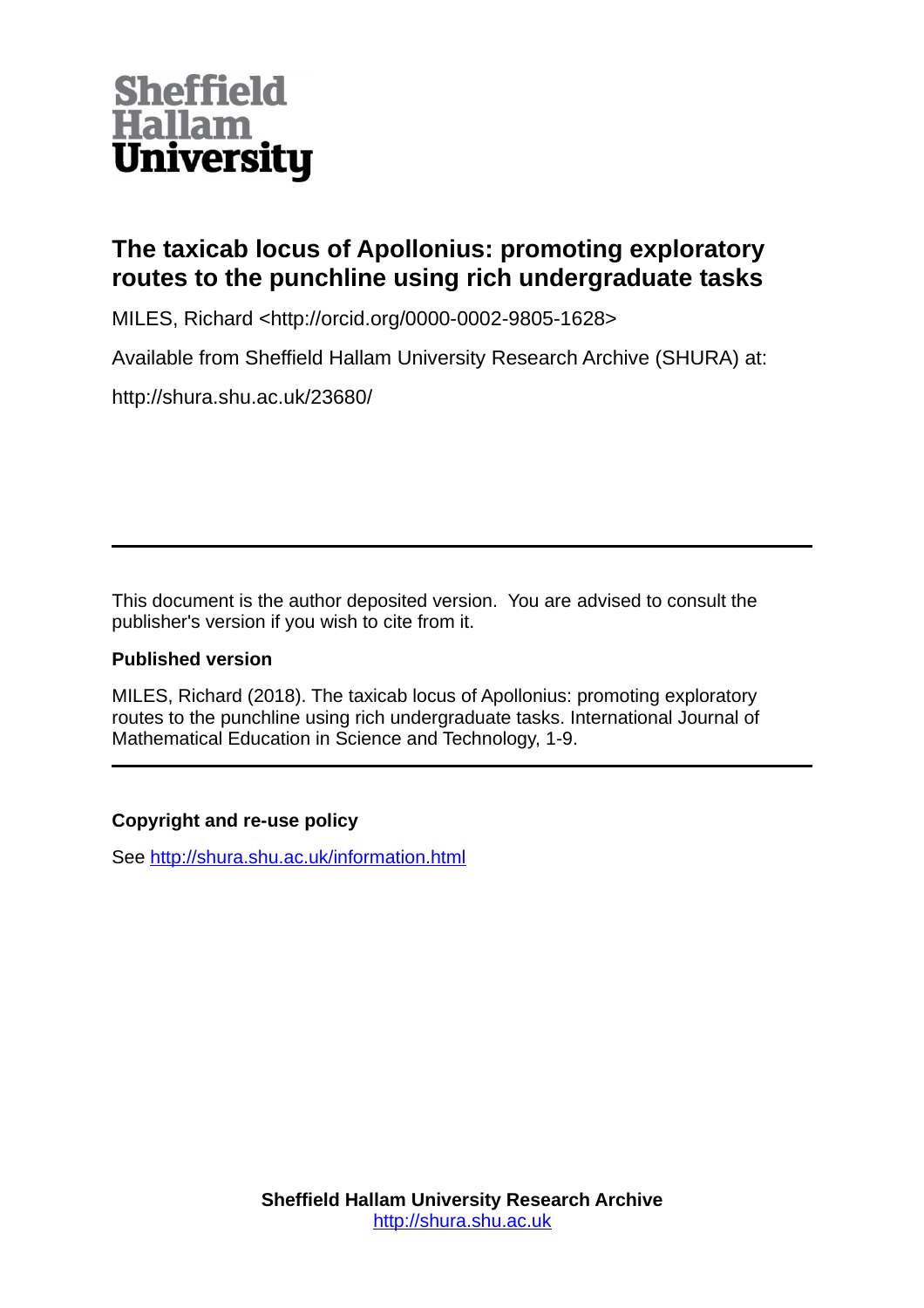# The taxicab locus of Apollonius: promoting exploratory routes to the punchline using rich undergraduate tasks

#### ARTICLE HISTORY

Compiled December 7, 2018

#### ABSTRACT

A key motivational tactic in undergraduate mathematics teaching is to launch topics with fundamental questions that originate from surprising or remarkable phenomena. Nonetheless, constructing a sequence of tasks that promotes students' own routes to resolving such questions is challenging. This note aims to address this challenge in two ways. First, to illustrate the motivational tactic, the taxicab manifestation of a locus attributed to Apollonius is introduced and a natural question arising from comparison with the analogous Euclidean locus is considered, namely, does the taxicab locus of Apollonius ever coincide with a taxicab circle? Second, a companion sequence of rich undergraduate tasks is elaborated using theoretical design principles, with the tasks culminating in this fundamental geometric question. This note therefore provides a design approach that can be replicated in undergraduate teaching contexts based around similarly motivating mathematical phenomena.

#### KEYWORDS

Task design; rich tasks; exploratory tasks; undergraduate tasks; taxicab distance; taxicab loci; locus of Apollonius

### 1. Introduction

Mathematicians are drawn to phenomena that they describe as 'surprising' and 'remarkable' [1]. A key motivational tactic in undergraduate teaching is to use such phenomena as starting points, often in combination with 'problems that the topic can resolve' [2, Ch. 7]. However, the process of designing a sequence of tasks that offers undergraduate students significant ownership over a route to resolving such problems is challenging. One of the principal aims of this note is to bring structure to this process by explicating a task sequence using theoretical design principles suited to producing rich undergraduate tasks that encourage exploratory student approaches. Here, a rich task is understood as one that is 'complex, non-algorithmic, and non-routine, allowing for multiple strategies and representations and no single pathway to a solution' [3, p.602]. The use of rich tasks is motivated by the particular set of cognitive demands they place on students; for example, they typically require students to conjecture, generalise and justify their solutions (see Section 3 for further discussion and [4] for wider background motivating the use of rich tasks).

In order to promote and illustrate the motivational tactic described above, a novel manifestation of a locus attributed to Apollonius [5, Ch. 6] is introduced and the task sequence presented here is designed to converge towards a fundamental question involving this geometric object. This question arises from a natural course of mathematical investigation whereby familiar loci are reinterpreted in terms of a new metric.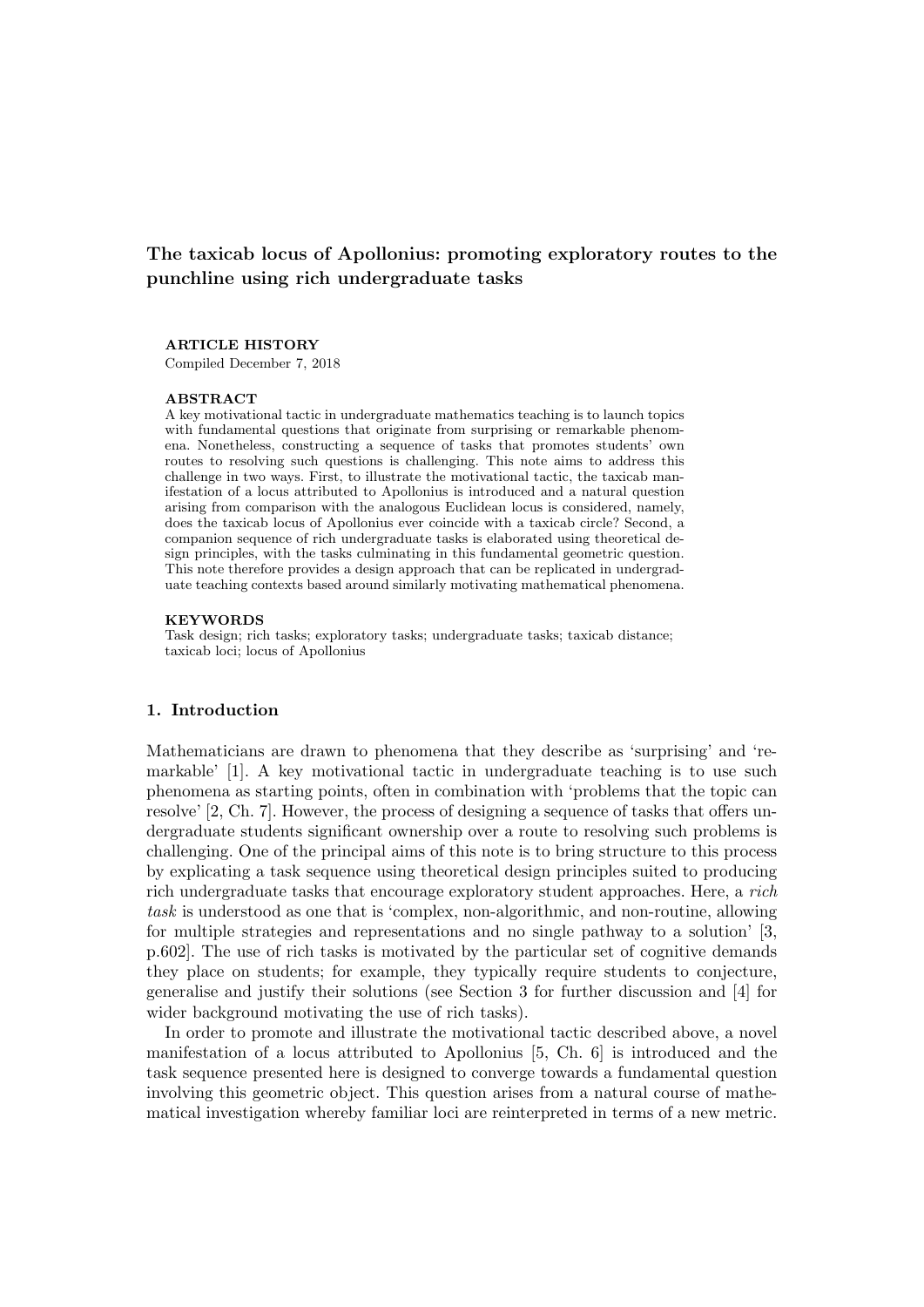A popular choice of metric for deepening student awareness of abstract geometry is the taxicab metric (or  $\ell_1$ -metric) [6], [7], [8], [9], [10], [11]. For points  $P = (x_P, y_P)$ and  $Q = (x_Q, y_Q)$  in  $\mathbb{R}^2$ , the taxicab distance between P and Q is defined by

$$
d(P,Q) = |x_P - x_Q| + |y_P - y_Q|
$$

and the resulting function  $d$  is referred to as the *taxicab metric*. Under this metric, the manifestations of familiar curves such as conic sections are found to exibit characteristics that both complement and contrast with their Euclidean counterparts [12], [13], [14]. Beyond such purely geometric territory, Tisdell [15] has recently suggested pedagogical benefits to approaches that use the taxicab metric when establishing a priori bounds on potential solutions to differential equations.

The principal taxicab object of interest here is defined as follows. Given two distinct foci  $Q, R \in \mathbb{R}^2$  and a positive real constant  $k \neq 1$ , the locus of Apollonius is defined as the locus of points  $P \in \mathbb{R}^2$  such that

$$
\frac{d(P,Q)}{d(P,R)} = k\tag{1}
$$

where d can be any metric on  $\mathbb{R}^2$ . For example, when d is the Euclidean metric on  $\mathbb{R}^2$ , this locus is a Euclidean circle, referred to as the circle of Apollonius [5, Ch. 6]. This may be deduced geometrically [5, Th. 6.8.2] or algebraically by using completion of the square to arrive back at the familiar Euclidean equation of a circle. In what follows, d will always be the taxicab metric and the resulting locus defined by (1) will be referred to as the taxicab locus of Apollonius. The 'punchline' referred to in the title of this note is the fact that the taxicab locus of Apollonius never coincides with a taxicab circle.

This note is organised as follows. A brief introduction to the taxicab locus of Apollonius and a short proof of the 'punchline' is given in the next section. In Section 3, the relevant task design literature is reviewed and the task sequence is presented and explicated in light of that literature. Avenues for further development are considered in the conclusion. The overarching aim is to provide the reader with a design approach that can be replicated in undergraduate teaching contexts based around similarly motivating mathematical phenomena.

#### 2. The taxicab locus of Apollonius

Let  $Q = (x_Q, y_Q)$  and  $R = (x_R, y_R)$  be distinct foci in  $\mathbb{R}^2$  and let  $k \neq 1$  be a positive real constant. Write  $P = (x, y) \in \mathbb{R}^2$  and define  $\lambda_x^Q(P) = \text{sgn}(x - x_Q)$ , where sgn denotes the usual sign function. Define  $\lambda_x^R$ ,  $\lambda_y^Q$ , and  $\lambda_y^R$  analogously. Then, (1) is equivalent to

$$
\lambda_x^Q(P)(x - x_Q) + \lambda_y^Q(P)(y - y_Q) = k \lambda_x^R(P)(x - x_R) + k \lambda_y^R(P)(y - y_R). \tag{2}
$$

In order to organise an analytical construction of the locus, it is helpful to consider the 4-tuples defined by

$$
\lambda(P) = (\lambda_x^Q(P), \lambda_x^R(P), \lambda_y^Q(P), \lambda_y^R(P)).
$$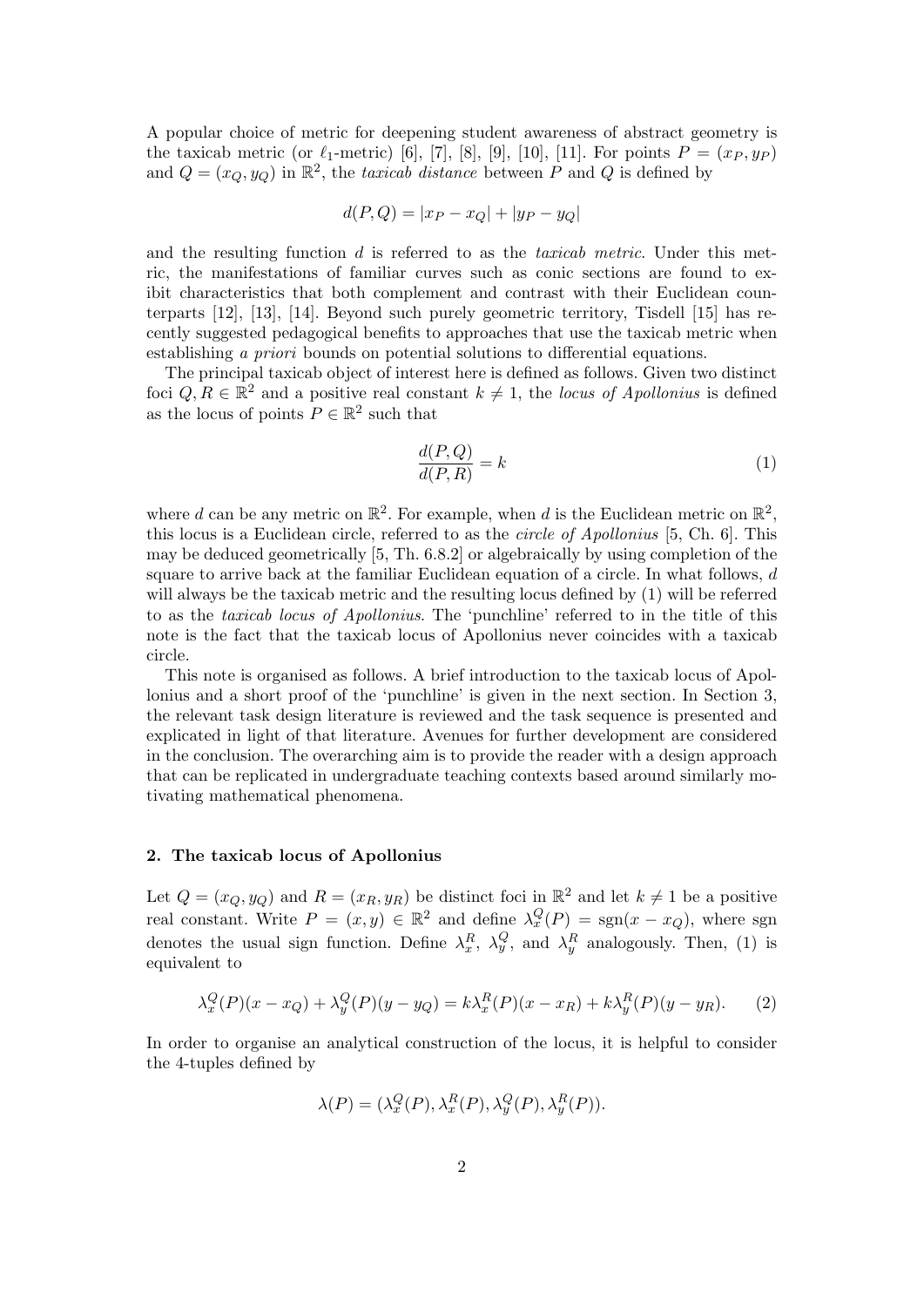| $(-1,-1,1,1)$ $(1,-1,1,1)$ $(1,1,1,1)$               |  |
|------------------------------------------------------|--|
| $\overline{(-1,-1,1,-1)}$ $(1,-1,1,-1)$ $(1,1,1,-1)$ |  |
| $(-1,-1,1,-1)$ $(1,-1,-1,-1)$ $(1,1,-1,-1)$          |  |

**Figure 1.** Possible values of  $\lambda$  in relative position



**Figure 2.** Two taxicab loci of Apollonius,  $L_1$  and  $L_2$ , with defining parameters  $k = 2$ ,  $Q = (0, 0)$ , and  $R = R_1 = (1, 3)$  and  $R = R_2 = (1, 2)$ , respectively

Without loss of generality, it can be assumed that  $x_Q \leq x_R$ . In the case where  $QR$ has non-negative gradient, the possible values of  $\lambda(P)$  describing the position of P relative to  $Q$  and  $R$  in the plane are given in Figure 1. Each 4-tuple in Figure 1 also corresponds to a potential line segment in the locus, with (2) giving the equation of the corresponding line. However, depending on the defining parameters  $Q, R$  and  $k$ , there are always some 4-tuples in Figure 1 such that no points  $P$  in the corresponding region satisfy (2). There are a number of ways to see this; the proof of the theorem given later in this section gives one example of appropriate reasoning.

Figure 2 shows two examples of taxicab loci of Apollonius. Since the taxicab circle of centre  $(a, b)$  and radius r comprises the four line segments consecutively joining  $(a - r, b), (a, b + r), (a + r, b), (a, b - r), (a - r, b)$ , locus  $L_2$  in Figure 2 might entice one to think that an appropriate choice of parameters could yield a taxicab locus of Apollonius that is also a taxicab circle. The following shows that this cannot happen.

Theorem 2.1. A taxicab locus of Apollonius cannot be a taxicab circle.

**Proof.** First note that a taxicab circle comprises two line segments with gradient 1 and two with gradient  $-1$ .

Assume that QR has non-negative gradient. As previously described, the 4-tuples in Figure 1 may be used to identify potential line segments that form the locus of Apollonius. For any  $\mu = (\mu_1, \mu_2, \mu_3, \mu_4) \in \{-1, 1\}^4$ , set

$$
m(\mu) = \frac{k\mu_4 - \mu_3}{\mu_1 - k\mu_2}.
$$

Using  $(2)$ , it can be seen that applying m to each of the 4-tuples in Figure 1 gives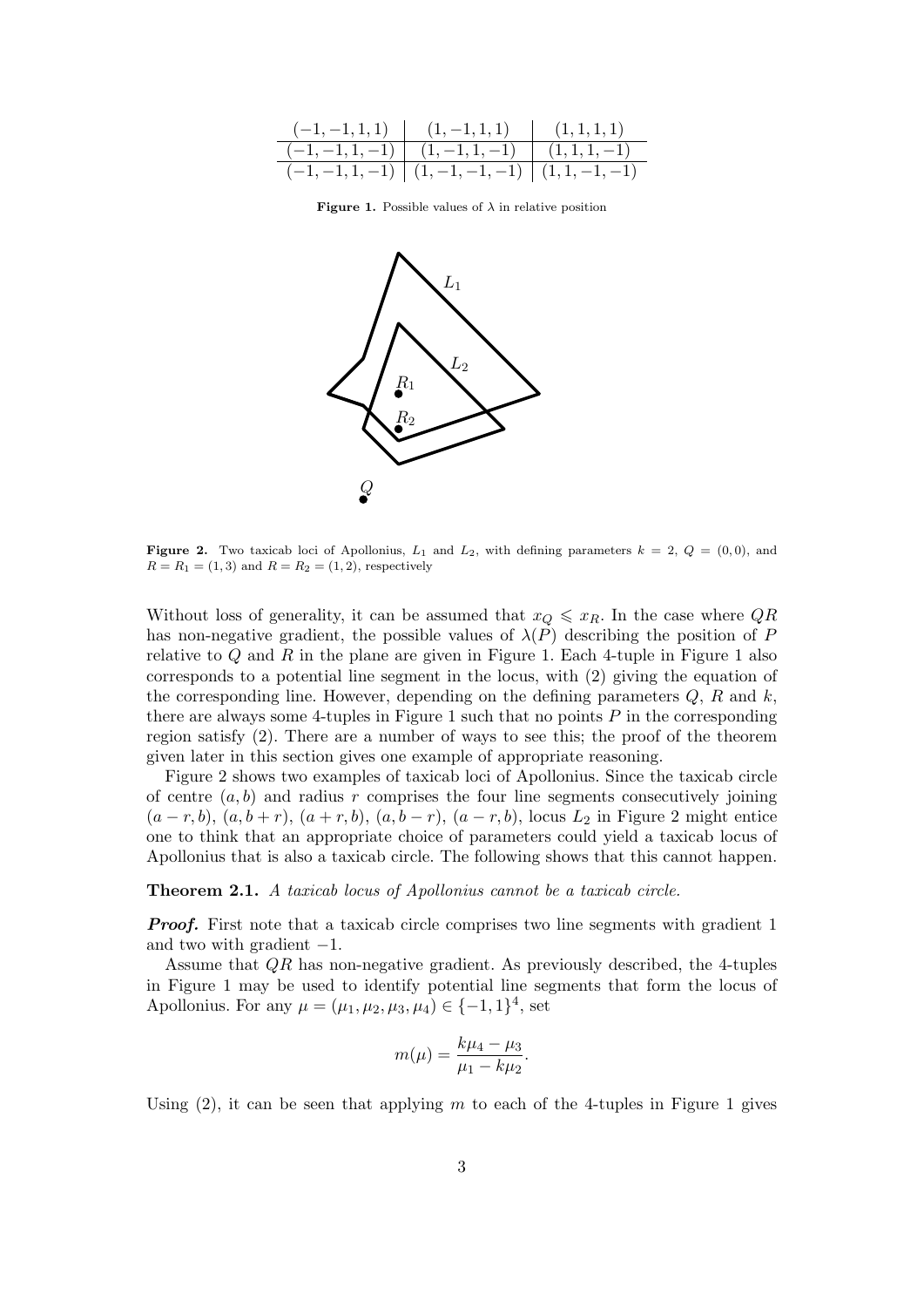| $\mu$                             | $m(\mu)$ |
|-----------------------------------|----------|
| $\overline{(-1,-1,-1,-1)}$   $-1$ |          |
| $(-1,-1,1,1)$                     |          |
| $(1, -1, 1, -1)$                  | $-1$     |
| $(1, 1, -1, -1)$                  |          |
| (1, 1, 1, 1)                      | $ -1$    |
| . 1 ــ ا                          |          |

**Table 1.** 4-tuples  $\mu$  for which  $|m(\mu)| = 1$ 

the possible gradients of line segments in the locus. In particular, irrespective of the value of  $k$ , at most two potential line segments with gradient 1 may occur, as shown in Table 1.

However, using the definition of the locus,

$$
k = \frac{|x - x_Q| + |y - y_Q|}{|x - x_R| + |y - y_R|}
$$

Therefore,  $k > 1$  if and only if there exists a point P on the locus for which

$$
\lambda_x^Q(P)(x - x_Q) + \lambda_y^Q(P)(y - y_Q) > \lambda_x^R(P)(x - x_R) + \lambda_y^R(P)(y - y_R). \tag{3}
$$

Hence, if there is a locus point P such that  $\lambda(P) = (-1, -1, 1, 1)$ , then by eliminating x and y from  $(3)$ , it follows that

$$
k > 1 \Leftrightarrow x_Q - y_Q > x_R - y_R. \tag{4}
$$

On the other hand, if there is a locus point P for which  $\lambda(P) = (1, 1, -1, -1)$ , then (3) gives

$$
k > 1 \Leftrightarrow x_Q - y_Q < x_R - y_R. \tag{5}
$$

The incompatibility of (4) and (5) implies that only one of the 4-tuples  $(-1, -1, 1, 1)$ and  $(1, 1, -1, -1)$  can arise as a value of  $\lambda(P)$  for a given locus. It follows from Table 1 that there is at most one line segment in the locus with gradient 1. Thus, the locus cannot be a taxicab circle.

In the case that  $QR$  has negative gradient, one uses a completely analogous argument to show that there can be at most one line segment in the locus with gradient −1 instead.  $\Box$ 

#### 3. The associated task sequence

In this section, relevant design considerations from the literature are reviewed and the sequence of tasks is presented (in italics) with supporting commentary elaborating how the tasks align with these considerations.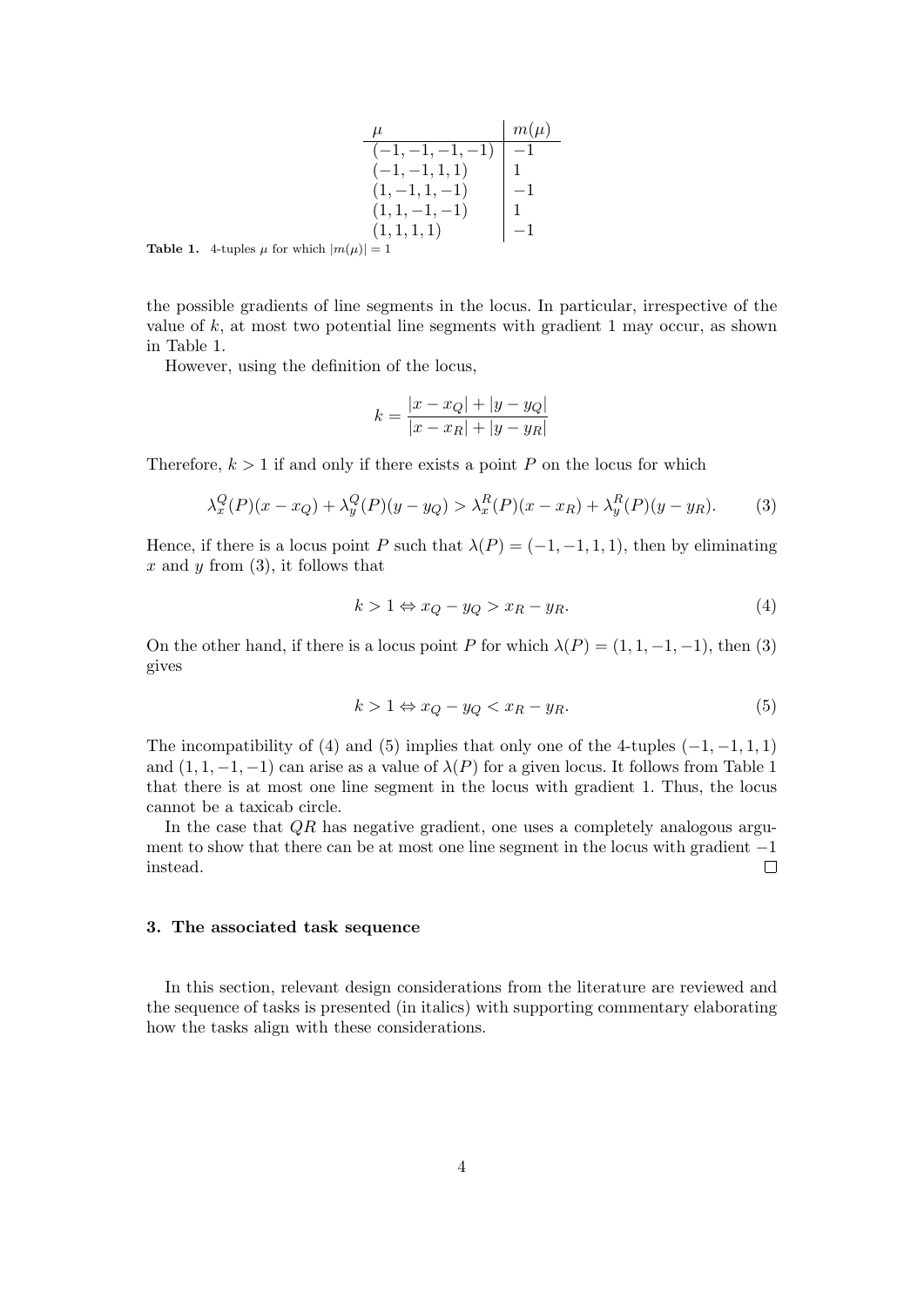### 3.1. Design considerations from the literature

Mathematical task design has evolved to become a multi-faceted theory rooted in a much broader design research methodology [16]. A fundamental issue highlighted by Ruthven et. al [17] is the need to make a distinction between design as implementation and design as intention, and a case can be made for emphasis on both aspects of mathematical task design [16, Sec. 2.2.16]. Here, the emphasis is on design as intention, with the aim of constructing rich tasks that encourage exploratory student approaches. The work of Lithner et al. [18], dealing with task design to enhance creative mathematical reasoning (CMR), and the design principles of Lin et al. [19], dealing with tasks that encourage conjecturing and proving, are drawn upon together here as they address these design intentions in a number of complementary ways. Notably, both perspectives link to Brousseau's Theory of Didactical Situations [20] (TDS) which has been applied and adapted using design experiments in a university setting [21].

The tasks presented here have been designed for use in a seminar of at least two hours for a medium-sized (less than thirty, say) group of students, including periods of exposition and informal discussion. This type of seminar is somewhere between a 'dialogue course' in the sense of Hersant and Perrin-Glorian [22] (who describe the use of TDS outside of experimental situations) and the more traditional lecture-problem class format for mathematics teaching at undergraduate level.

In order to frame the tasks, exposition should include underlying theory (including definitions) and preparatory examples (in particular, taxicab circles) but should not provide a prescribed method or algorithm to complete the given tasks, as this relieves the student of the responsibility to attempt significant CMR [18]. Lithner et al. also argue that the absence of a prescribed method should be an implicit expectation between the teacher and the student. That is, in the terminology of TDS, it should form part of the didactic contract, otherwise the process of devolution, whereby the student takes on responsibility for the anticipated problem solving process, would be at stake. These considerations are thus assumed to be necessary contextual prerequisites in order for the tasks presented to meet the richness criteria of being non-algorithmic and non-routine.

While Lithner et al. do not primarily depart from the premise of constructing exploratory tasks, they do nonetheless describe the tasks they find to encourage CMR as 'exploratory'. These are further elaborated as tasks that require arguments to substantiate conclusions in order to 'guide and verify the construction of new insights' [18, p.228]. Indeed, exploratory tasks are recognised as a key initial phase leading to conjecturing and proof [23]. Lin et al. have developed a set of principles for designing tasks involving conjecturing and proof that encompass this initial exploratory phase, those that promote conjecturing and the transition to proof (transiting) being most applicable here. The principles assert that

- (1) conjecturing is promoted by providing opportunities to engage in observation, to engage in construction (for example, of new rules, formulae and principles), to transform prior knowledge and for reflection;
- (2) transiting is promoted by generating a need for students to engage in proof and by establishing norms in the classroom that 'allow discussions, under the facilitation of the instructor, about accepting/rejecting mathematical ideas, including conjectures, based on the logical structure of the mathematical system rather than by appeal to the authority of the instructor' [19, p.317].

This emphasis on establishing classroom norms within the transiting principle outlined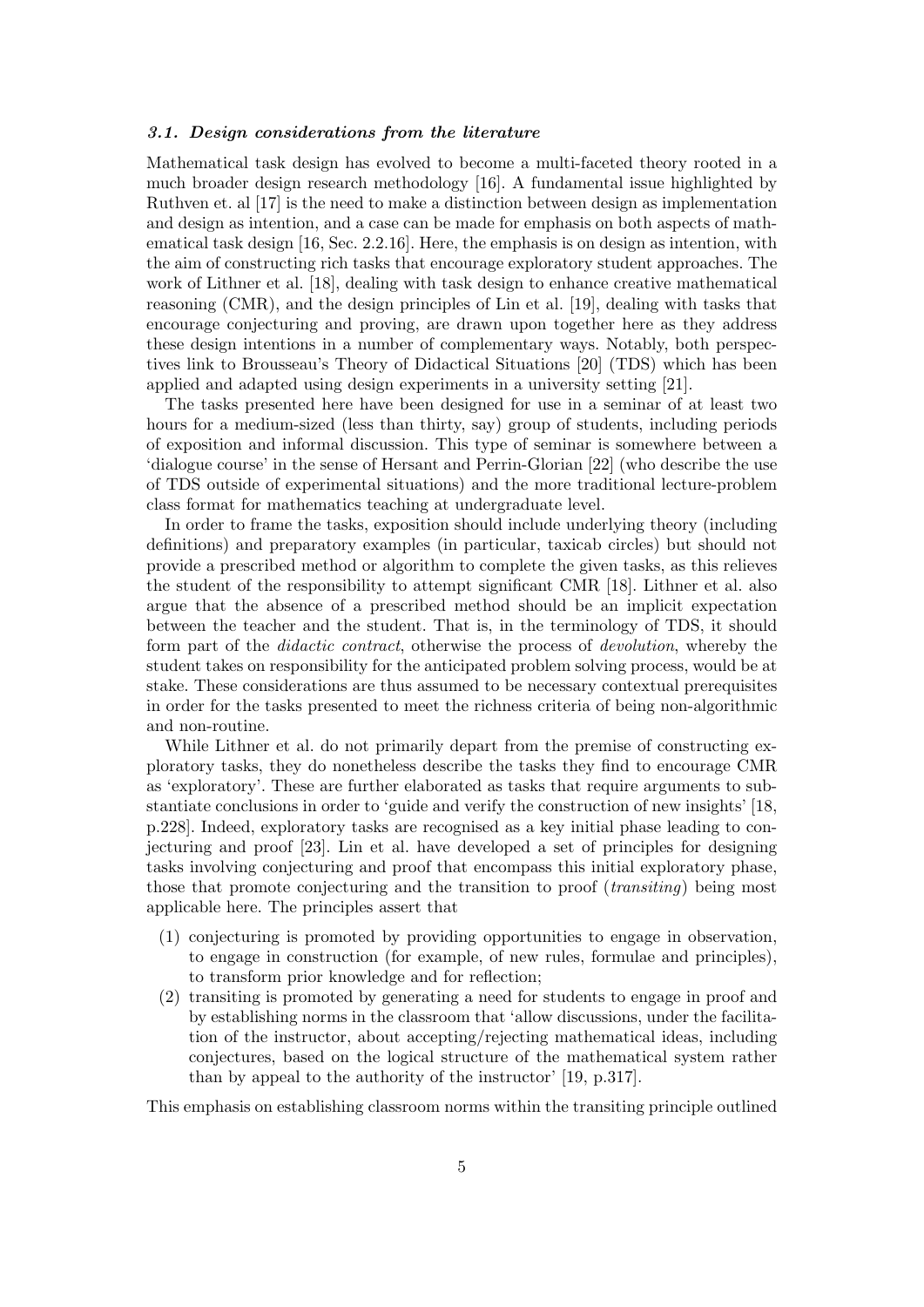

Figure 3. The Euclidean equilateral triangle for Task 1

above aligns with the work of Lithner et al. and TDS.

#### 3.2. Taxicab equilateral triangles (Task 1)

The figure [Figure 3] shows a Euclidean equilateral triangle. Is this a taxicab equilateral triangle? More generally, given two vertices of a taxicab equilateral triangle, how do we locate a third vertex?

From the outset, this task requires multiple steps of reasoning as it is necessary to From the outset, this task requires multiple steps of reasoning as it is necessary to find the coordinates of the remaining vertex of the triangle  $(2, 1 + \sqrt{2})$  in order to calculate the taxicab length of the slant sides. The given example also provides a basis to encourage further observations with the potential to construct a rule in an obvious special case, namely when the given vertices lie on a horizontal line.

The second part of the task is amenable to multiple solution strategies involving both algebraic and geometric representations. The phrasing of the question allows different types of construction as a solution; for example, a description of a general method or a solution formula. Based on the condition that the two unknown sides must have equal lengths, a model solution might begin with the system of equations

$$
\begin{aligned}\n|x - x_Q| + |y - y_Q| &= |x_Q - x_R| + |y_Q - y_R| \\
|x - x_R| + |y - y_R| &= |x_Q - x_R| + |y_Q - y_R| \n\end{aligned}
$$

where  $Q = (x_Q, y_Q)$  and  $R = (x_R, y_R)$  are given vertices and  $P = (x, y)$  is the unknown vertex. This may be interpreted as an algebraic problem based on cases of the absolute value, or geometrically as an intersection problem between two taxicab circles. The latter provides an opportunity to transform prior knowledge; for example, the Euclidean compass-and-straightedge construction of an equilateral triangle could be interpreted in the taxicab plane with the aid of taxicab circles.

Finally, the second part can be explored more deeply if the ways in which taxicab circles can intersect is taken into account. For example, in contrast to the given example, if the gradient m of the line segment joining the given vertices satisfies  $|m|=1$ , then infinitely many solutions are possible.

#### 3.3. Taxicab ellipses (Task 2)

Draw and justify a diagram of a taxicab ellipse starting with two fixed foci lying on a vertical or horizontal line. What other types of taxicab ellipse are possible?

Prior to this task, it is expected that the abstract definition of an ellipse has been given and the example of a taxicab circle has been introduced. Along with the outcome of the previous task, these prerequisites are aimed at providing students with the experience to tackle this task without breaching the didactic contract.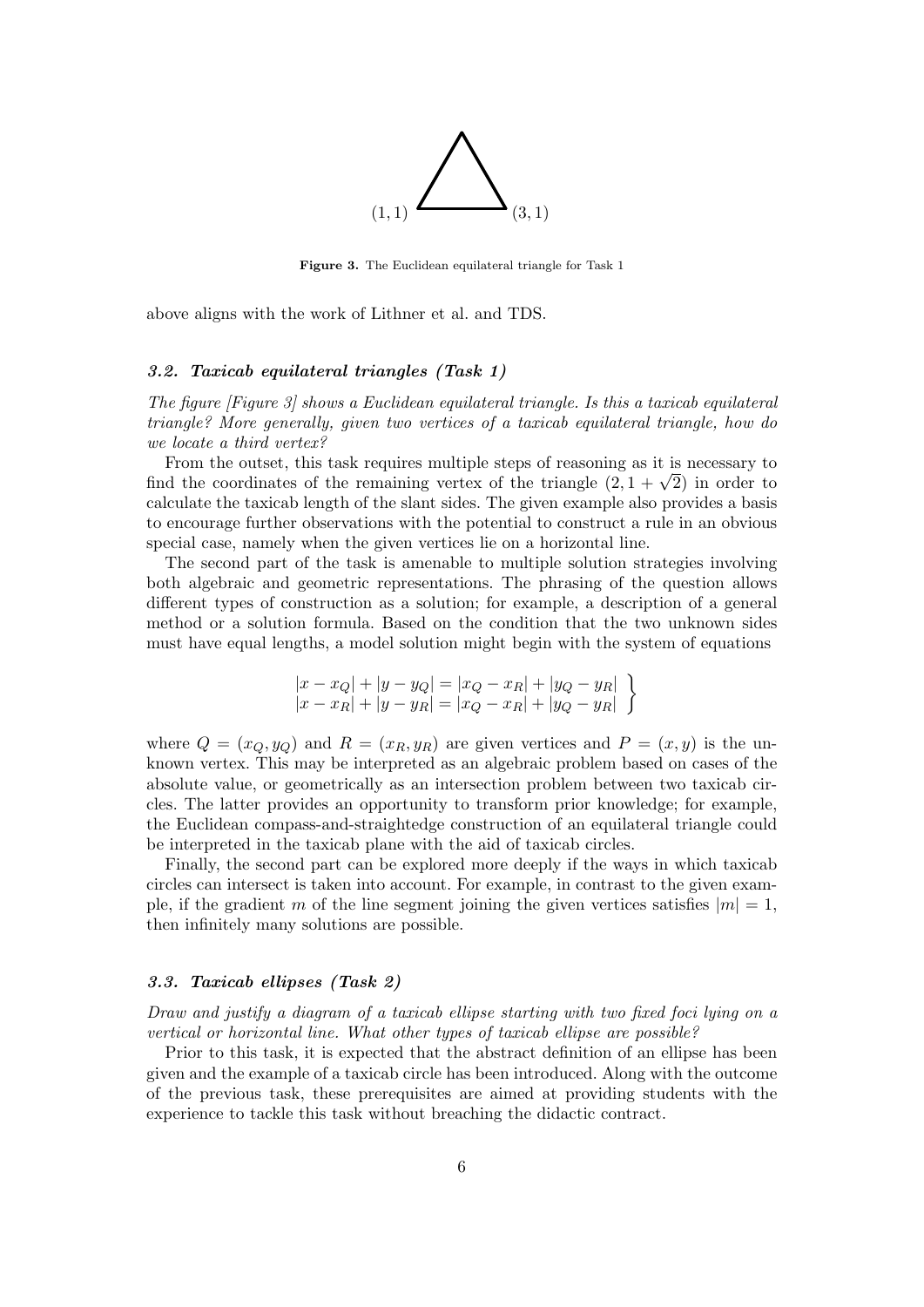Again, the problem can be approached using multiple solution strategies involving algebraic and geometric representations or a combination of both, the phrasing of the task being aimed at encouraging the use of a combination. The inclusion of the word 'justify' in the task statement is also intended to promote transiting (see [18]).

Motivated by Task 1, conjecture and construction might stem from considering whether or not of the foci lie on a vertical or horizontal line, distinguishing the cases of 'hexagonal' and 'octagonal' taxicab ellipses. The defining constant  $k$  in the ellipse equation

$$
d(P,Q) + d(P,R) = k
$$

introduces a layer of complexity not present in Task 1, and a surprising new phenomenon may be observed when  $d(Q, R) = k$ ; if the foci Q and R are not aligned vertically nor horizontally in this case, then the resulting taxicab ellipse is in fact a rectangular region.

### 3.4. Taxicab loci of Apollonius (Task 3)

Apollonius was a Greek geometer who gave an alternative definition of a circle as 'the locus of points in a plane that have a specified ratio of distances to two fixed foci'. Draw and justify examples of how this locus appears in the taxicab plane. Is this taxicab locus of Apollonius ever a taxicab circle?

This final task addresses the design considerations in a similar way to the previous two tasks but allows greater scope for exploration and conjecture. For example, conjectures might involve the minimum and maximum number of line segments forming the locus or the number of line segments with gradient 1 or  $-1$  (leading ultimately to the punchline of Theorem 2.1 and an answer to the final part of the task). Beyond this, it is clear from Figure 2 that the number of line segments forming the locus, s say, is no longer governed by whether or not the foci are vertically or horizontally aligned and the line of enquiry associated with predicting whether  $s = 4$  or  $s = 6$  from the defining parameters is much more involved than the analogous problem for an ellipse.

#### 4. Conclusions and further work

In this note, my aim has been to illuminate the process of constructing a sequence of tasks that stem from a motivational mathematical phenomenon and which meet a particular set of design intentions rooted in theoretical principles of task design. The logical next step is to develop the initial design through a cycle of progressive refinement; Ruthven et. al [17] frame the need for the clarity and coherence of initial designs within this cycle, which they identify as a key feature of design implementation.

Although the design intention here emphasises exploration over formal proof, I had no particular motive to sideline the latter. That said, the task sequence presented originates from a first geometry course for undergraduates studying mathematics and education who, like learners of mathematics at many levels, experience difficulties with proof. Transiting has been found to mitigate this difficulty in a comparable situation [24], and it would be interesting to study the potential of a design framework directly targeting transiting in relation to the material presented here.

Finally, in terms of exploration, the use of technology plays a crucial role [25], and specifically tailored tasks that make use of dynamic geometry tools provide an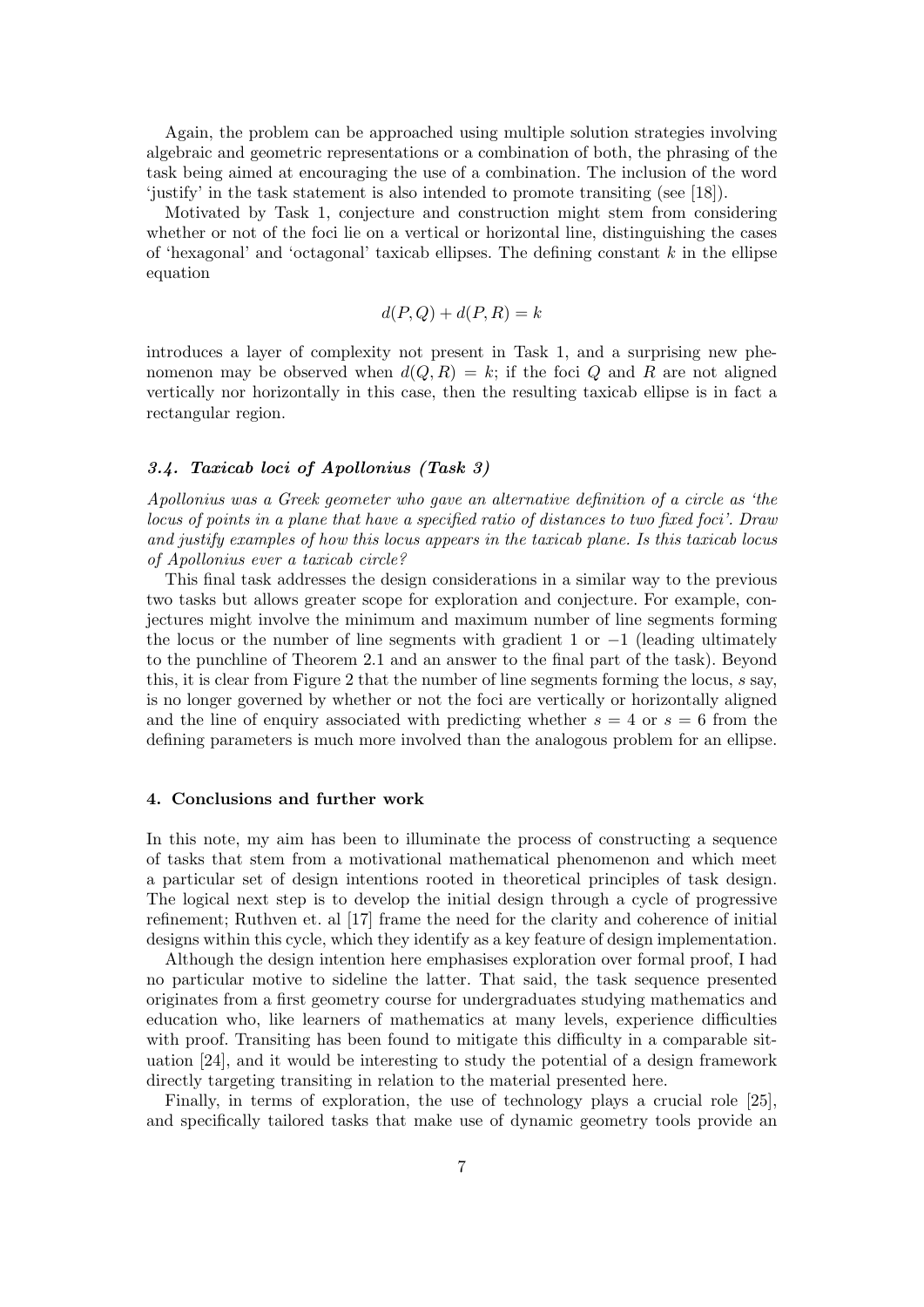invaluable counterpoint to the tasks suggested here.

#### References

- [1] L. McGrath and M. Kuteeva. Stance and engagement in pure mathematics research articles: Linking discourse features to disciplinary practices. English for Specific Purposes, 31(3):161–173, 2012.
- [2] J. H. Mason. Mathematics Teaching Practice: Guide for university and college lecturers. Horwood Publishing, Chichester, UK, 2002.
- [3] L. Knott, J. Olson, A. Adams, and R. Ely. Task design: Supporting teachers to independently create rich tasks. In C. Margolinas, editor, Task design in mathematics education: Proceedings of ICMI Study 22, pages 601–609, Switzerland, 2013. Springer.
- [4] C. Margolinas. Task Design in Mathematics Education: Proceedings of ICMI Study 22. Springer, Switzerland, 2013.
- [5] I. E. Leonard, J. E. Lewis, A. C. F. Liu, and G. W. Tokarsky. Classical geometry: Euclidean, transformational, inversive, and projective. Wiley, Hoboken, NJ, 2014.
- [6] D. R. Byrkit. Taxicab geometry a non-euclidean geometry of lattice points. The Mathematics Teacher, 64(5):418–422, 1971.
- [7] E. Krause. Taxicab-geometry. Dover Publications, Mineola, NY, 1986.
- [8] M. Gardner. Taxicab geometry. In The Last Recreations, pages 159–175. Springer, New York, NY, 1997.
- [9] J. Malkevitch. Taxi! American Mathematical Society (AMS). Retrieved from http://www.ams.org/samplings/feature-column/fcarc-taxi, 2007.
- [10] J. R. Hanson. A visit to taxicab geometry. International Journal of Mathematical Education in Science and Technology, 43(8):1109–1123, 2012.
- [11] J. R. Hanson. Regular polygons in taxicab geometry. International Journal of Mathematical Education in Science and Technology, 45(7):1084–1095, 2014.
- [12] D. Iny. Taxicab geometry: another look at conic sections. Pi Mu Epsilon Journal, 7(10):645–647, 1984.
- [13] S. Tian, S.-S. So, and G. Chen. Concerning circles in taxicab geometry. *International* Journal of Mathematical Education in Science and Technology, 28(5):727–733, 1997.
- [14] T. Ada, A. Kurtuluş, and H. B. Yanik. Developing the concept of a parabola in taxicab geometry. International Journal of Mathematical Education in Science and Technology, 46(2):264–283, 2015.
- [15] C. C. Tisdell. Improved pedagogy for linear differential equations by reconsidering how we measure the size of solutions. International Journal of Mathematical Education in Science and Technology, 48(7):1087–1095, 2017.
- [16] A. Watson and M. Ohtani. Task design in mathematics education: An ICMI study. Springer, Switzerland, 2015.
- [17] K. Ruthven, C. Laborde, J. Leach, and A. Tiberghien. Design tools in didactical research: Instrumenting the epistemological and cognitive aspects of the design of teaching sequences. Educational researcher, 38(5):329–342, 2009.
- [18] J. Lithner, B. Jonsson, C. Granberg, Y. Liljekvist, M. Norqvist, and J. Olsson. Designing tasks that enhance mathematics learning through creative reasoning. In C. Margolinas, editor, Task design in mathematics education: Proceedings of ICMI Study 22, pages 223– 233, Switzerland, 2013. Springer.
- [19] F.-L. Lin, K.-L. Yang, K.-H. Lee, M. Tabach, and G. Stylianides. Principles of task design for conjecturing and proving. In G. Hanna and M. De Villiers, editors, Proof and proving in mathematics education: The 19th ICMI study, pages 305–325. Springer, 2011.
- [20] G. Brousseau. Theory of didactical situations. Didactique des mathématiques 1970-1990. Dordrecht, Netherland: Kluwer Academic, 1997.
- [21] A. S. González-Martín, I. Bloch, V. Durand-Guerrier, and M. Maschietto. Didactic sit-